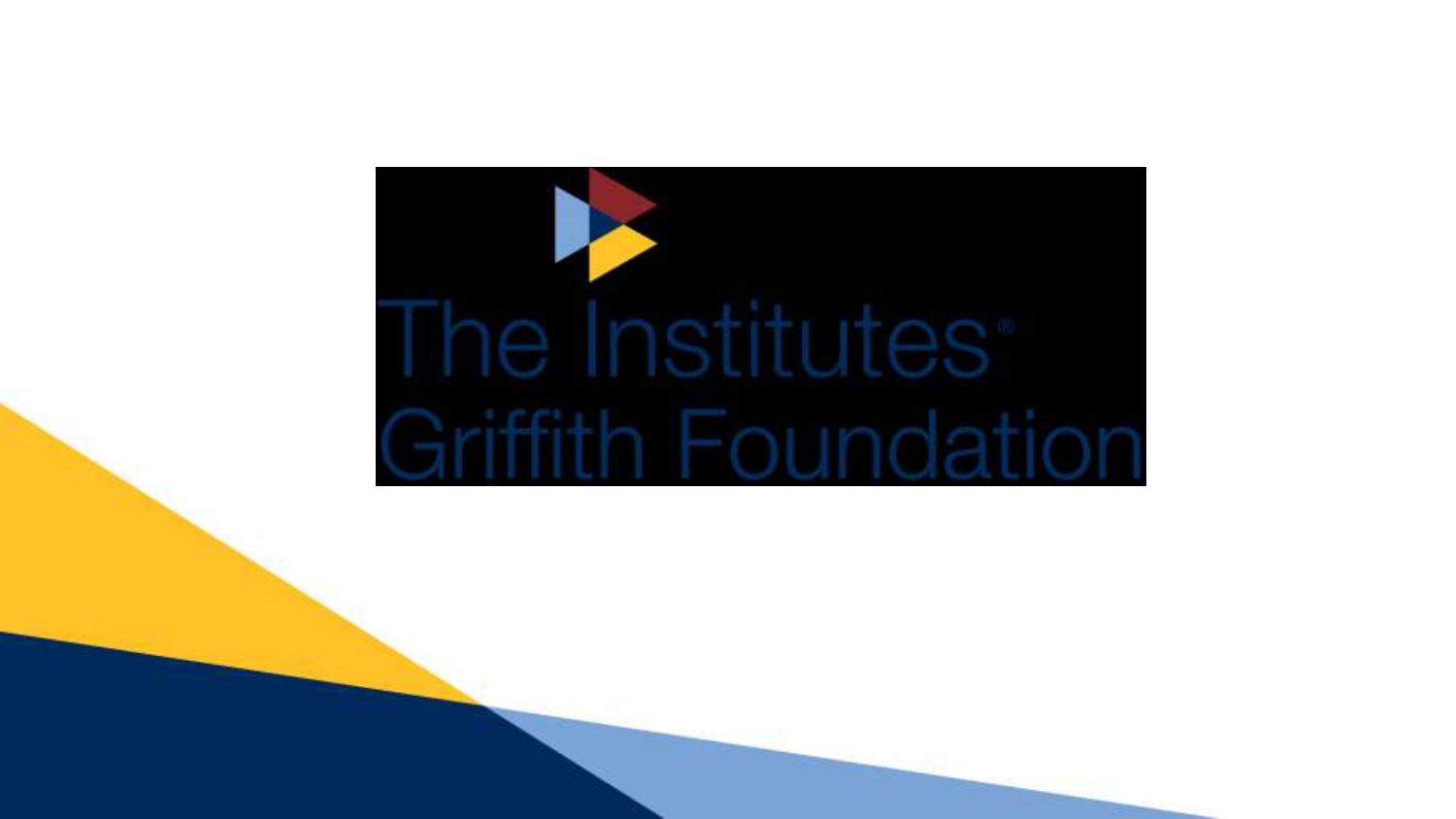

#### **Insurance Protection Gaps: Examples and Case Studies**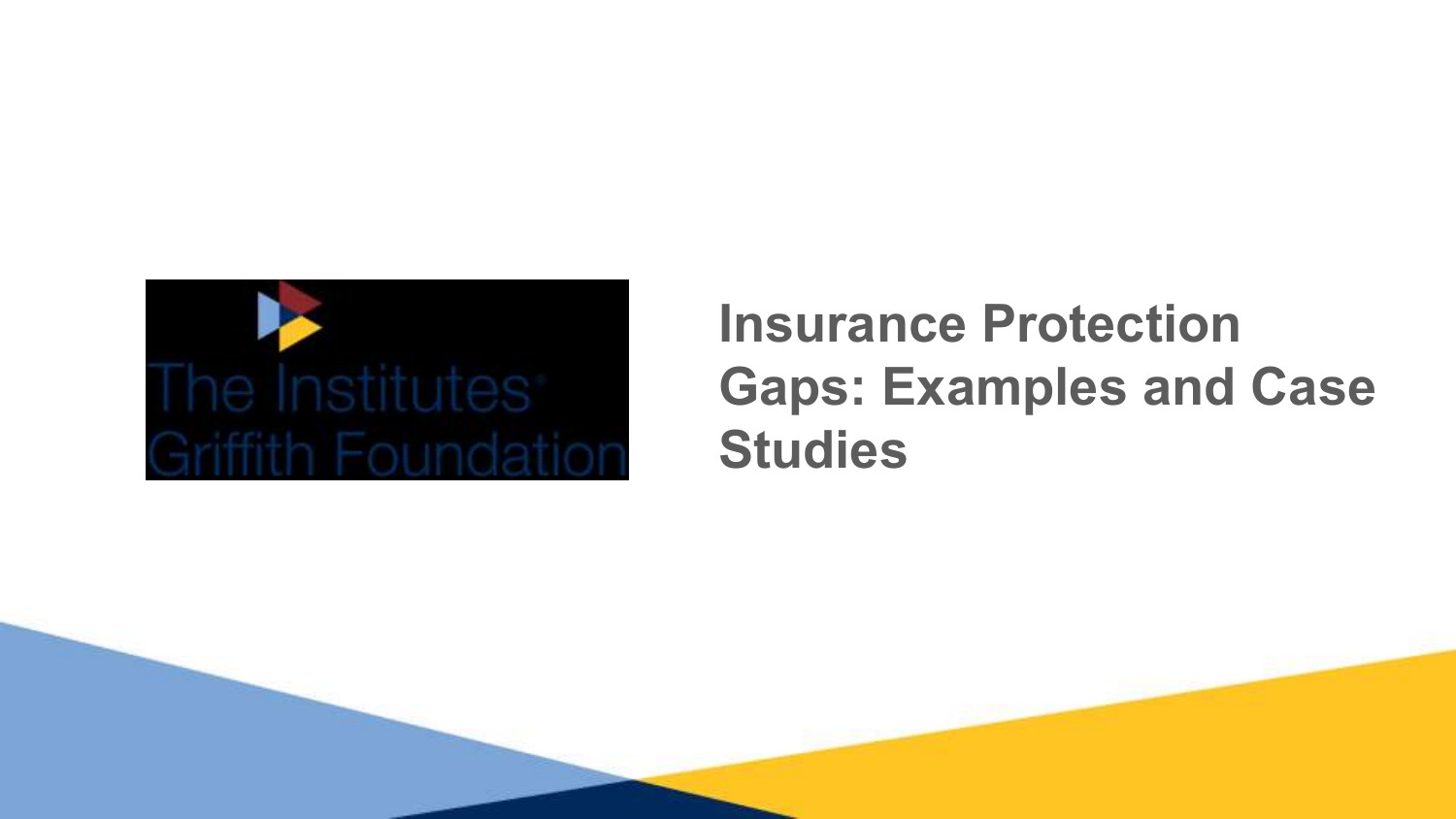The Griffith Insurance Education Foundation, an affiliate of The Institutes, is a 501(c)(3) non-profit, non-partisan, and non-advocative educational organization dedicated to the teaching and study of insurance and risk management.

In keeping with the non-partisan, non-advocative mission of The Griffith Foundation, I will keep my comments and contributions to today's program unbiased and purely educational.

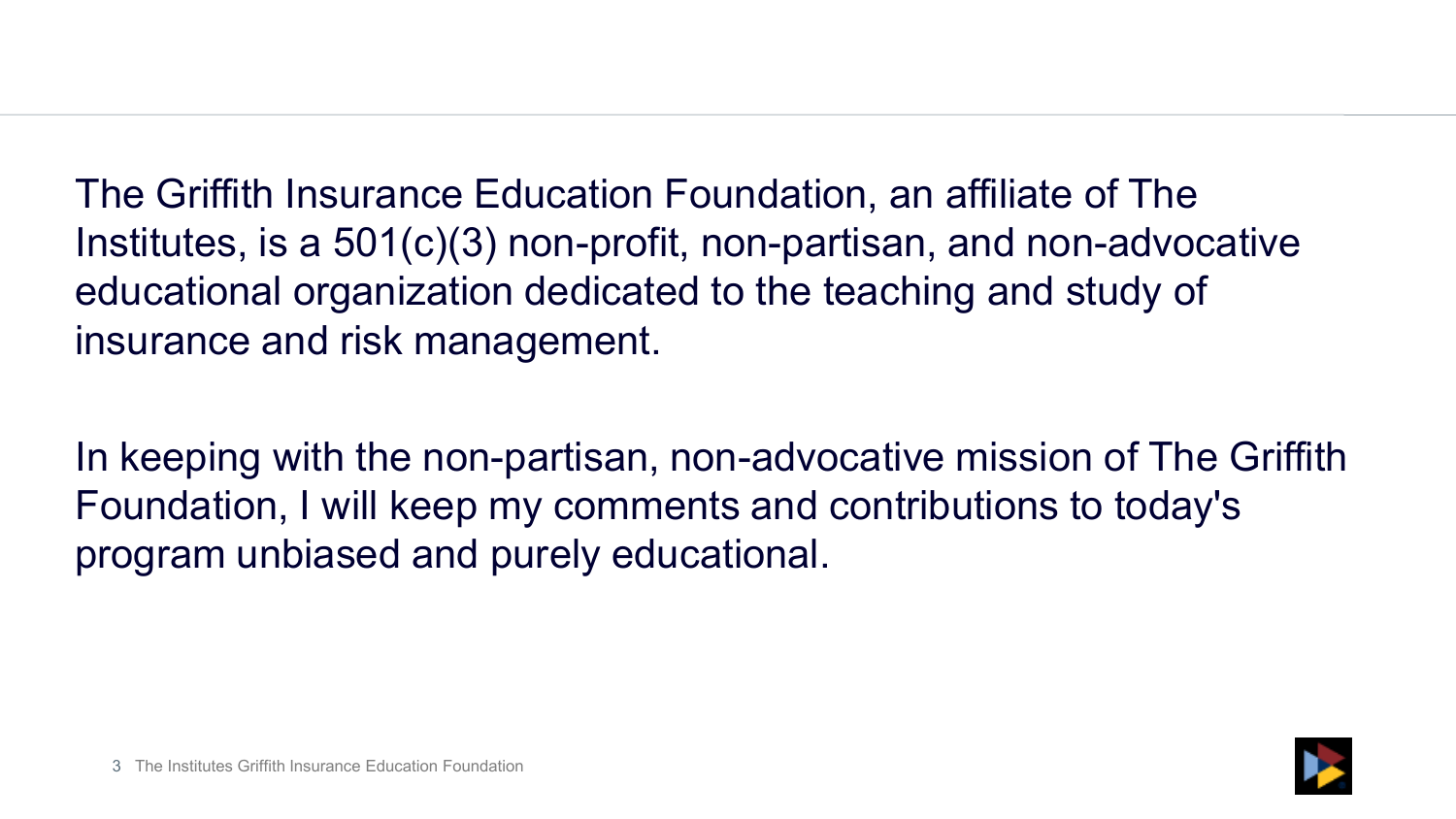# **Unknown Unknowns**

Last week, we discussed the following coverage gaps:

- Insured Value
- Liability Limits
- Uninsured Motorist
- **Cyber Threats**
- **Home-based Business**
- **Home Host Business**
- Ride-share
- **Wildfire**
- Domestic Employees





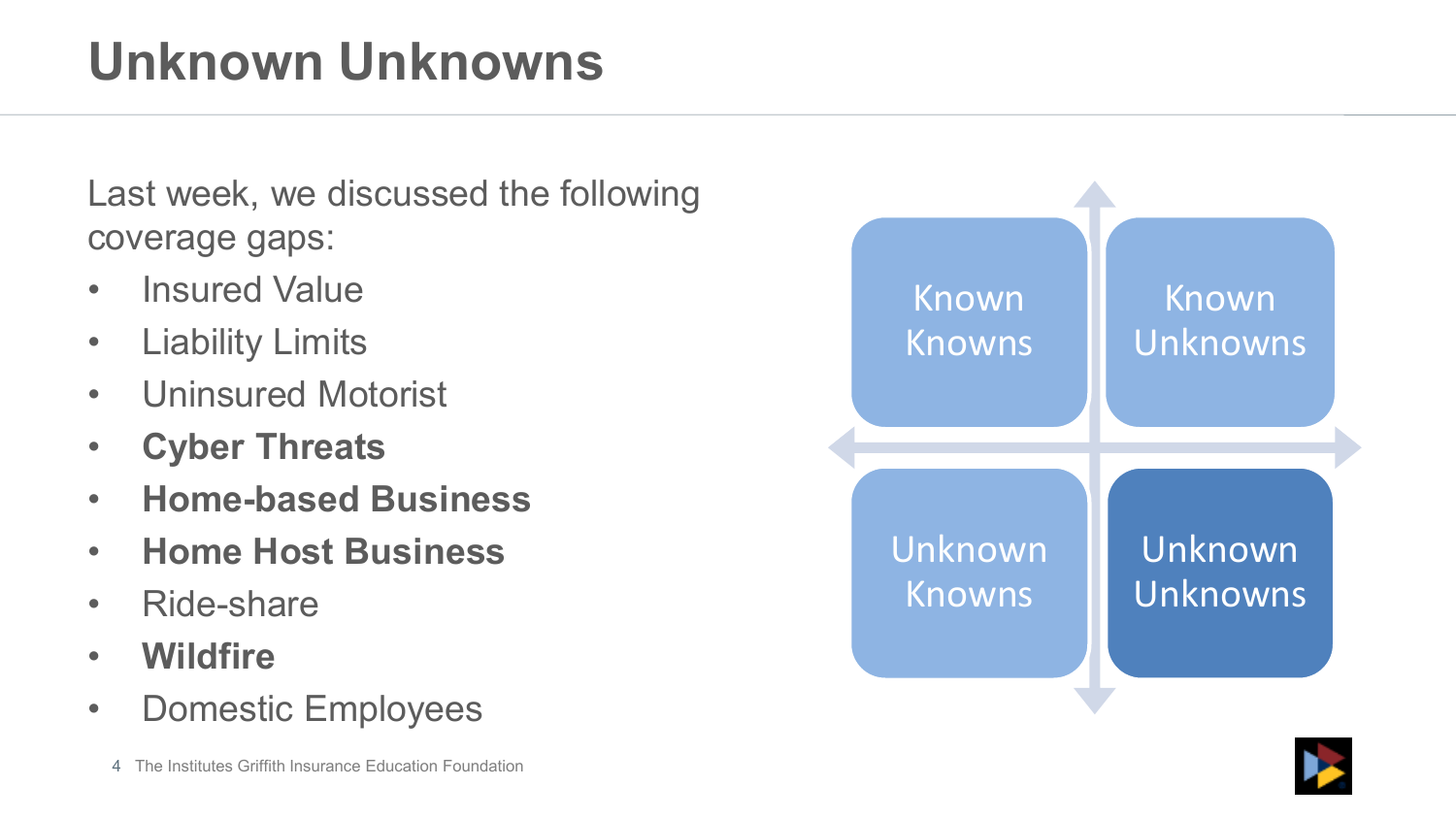#### **Economically Viable Insurance**

For insurance to be economically viable, it must:

- Price for **moral hazard**
- Anticipate **adverse selection**
- Achieve **actuarial equity**

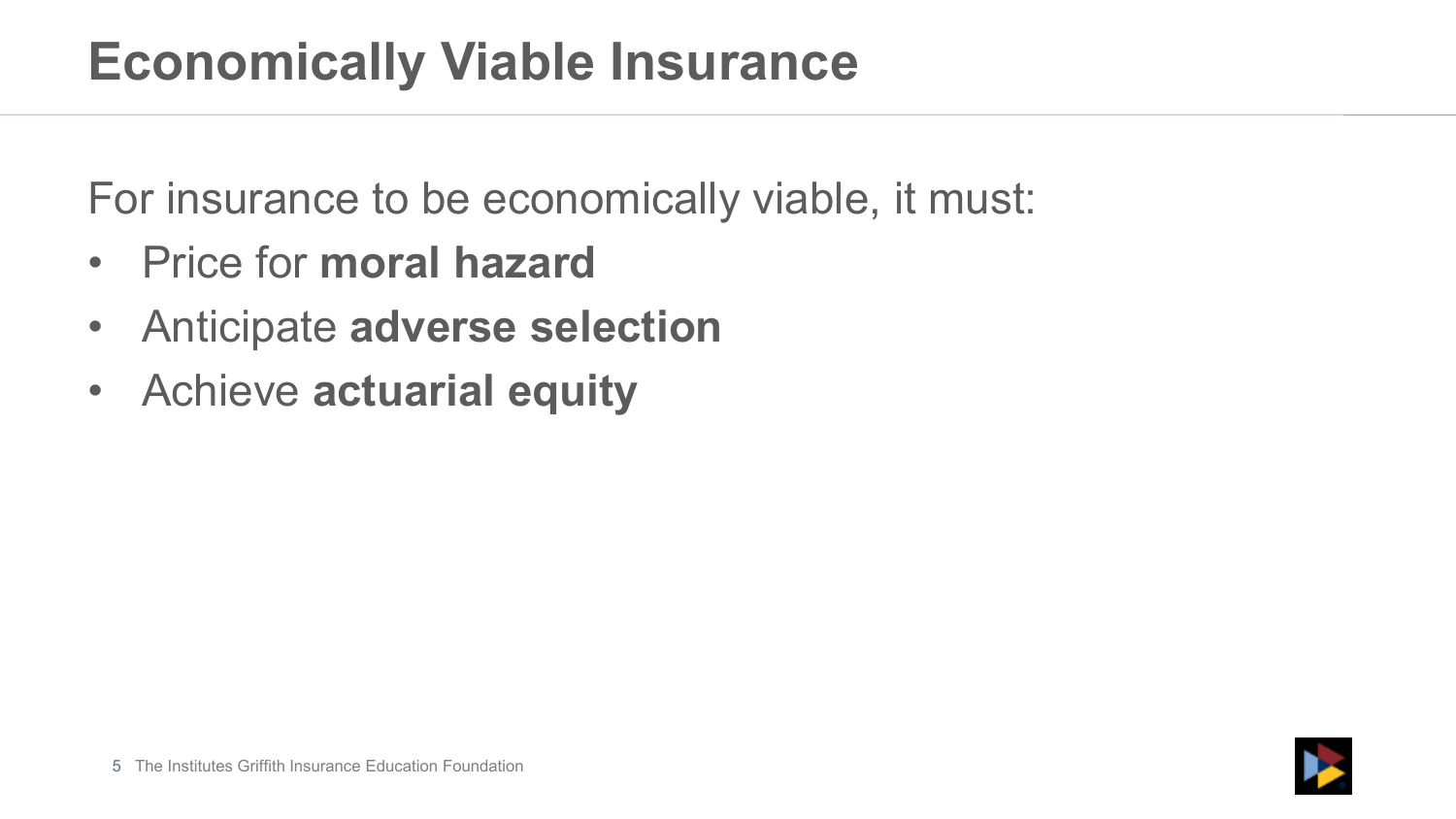An example of **information asymmetry**

- One party (agent) has information the other does not have (principal)
- It is costly for the principal to observe the agent
- Principal assumes that agent will act in their own best interest
- Insurance prices reflect assumption that insured will not take care
- Certain perils are excluded to prevent moral hazard

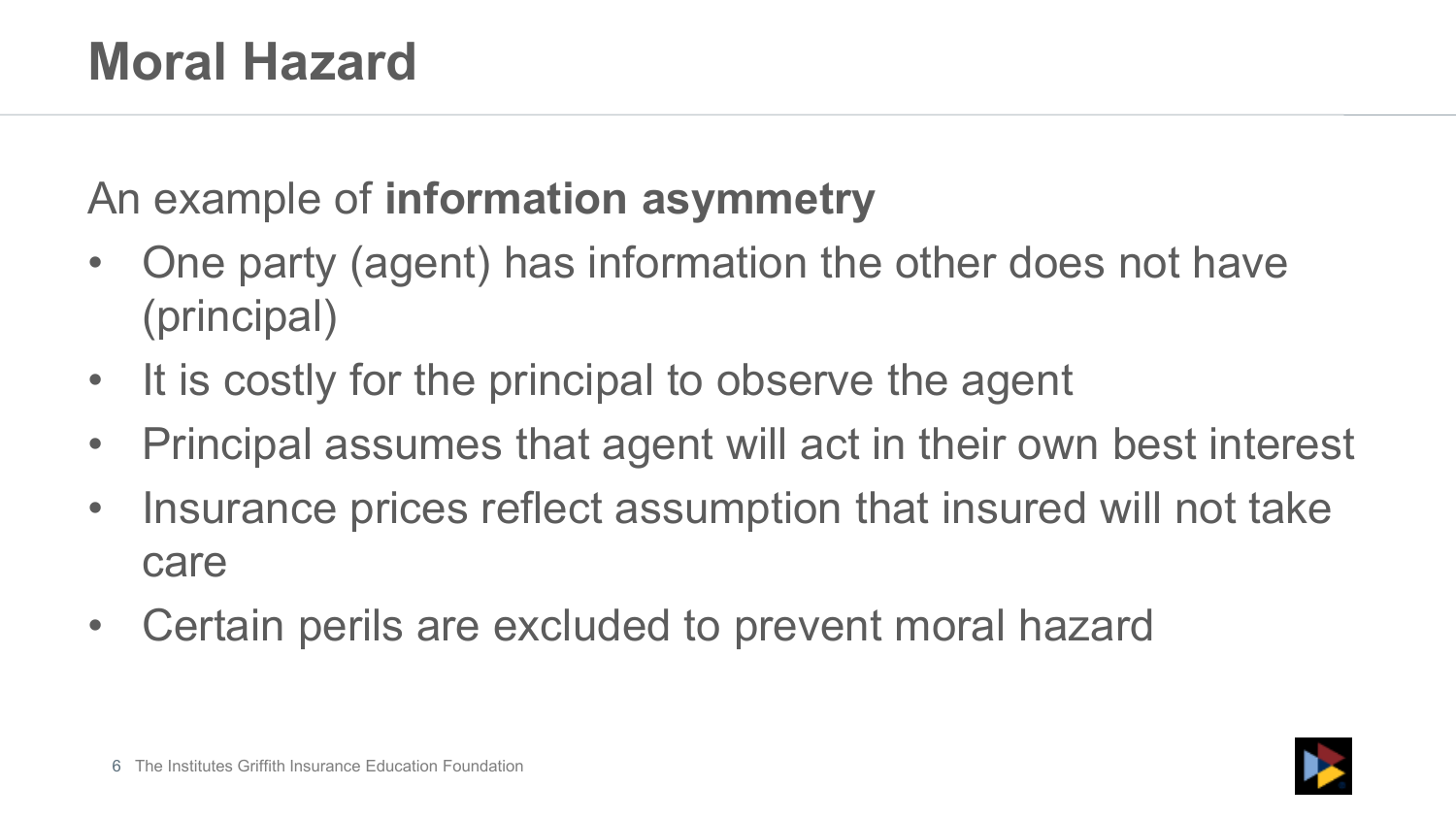Another example of **information asymmetry**

- The agent (insured) knows (approximately) their risk level
- The principal (insurer) can only guess based on information provided
- If the insurer cannot segregate risks, they could charge a premium that covers risks *on average*
- High-risk consumers will purchase insurance (appears "cheap")
- Low-risk consumers will reject insurance, unless they are especially risk-averse (appears "expensive")

7 The Institutes Griffith Insurance Education Foundation

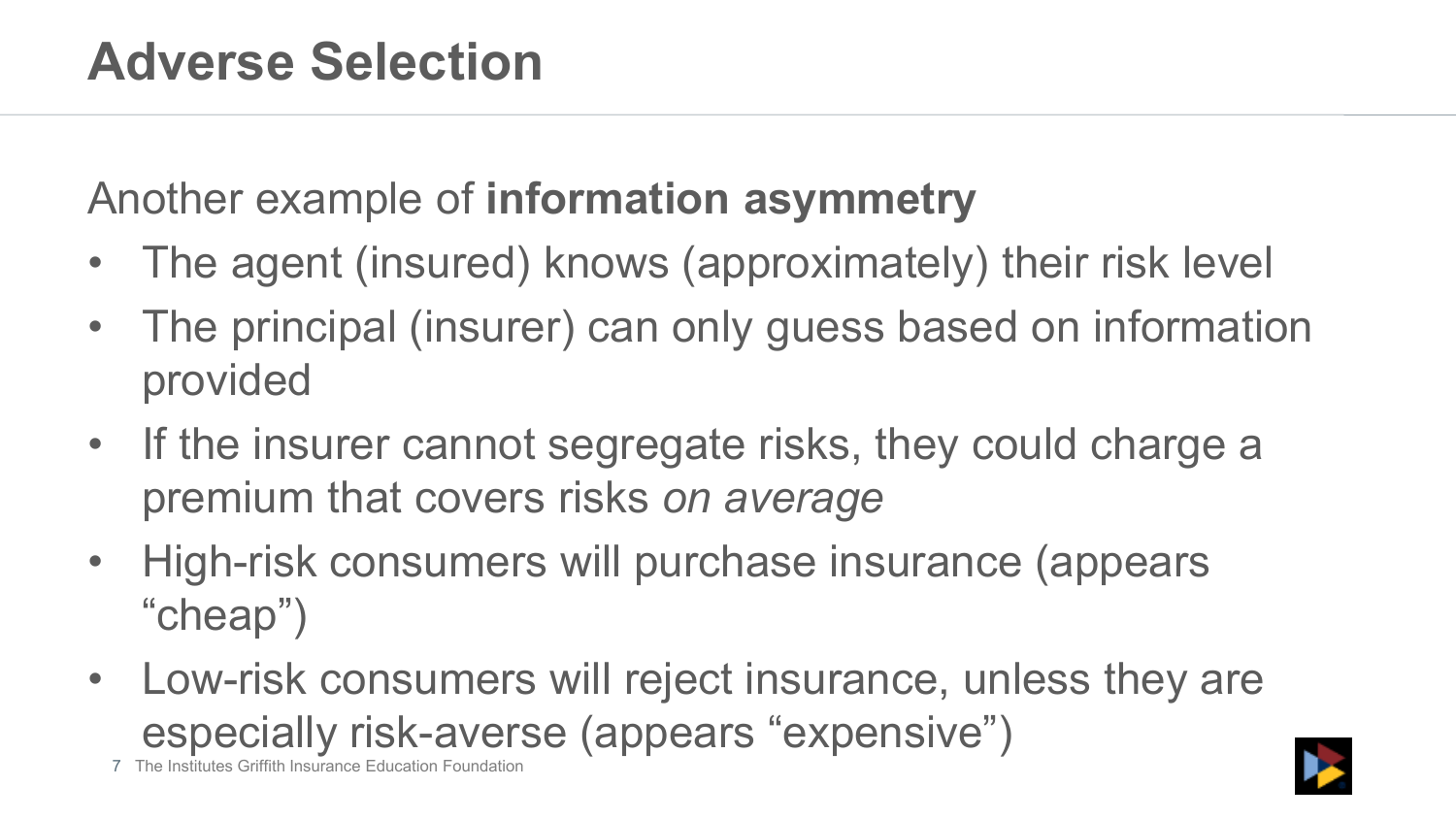#### **Case Study**



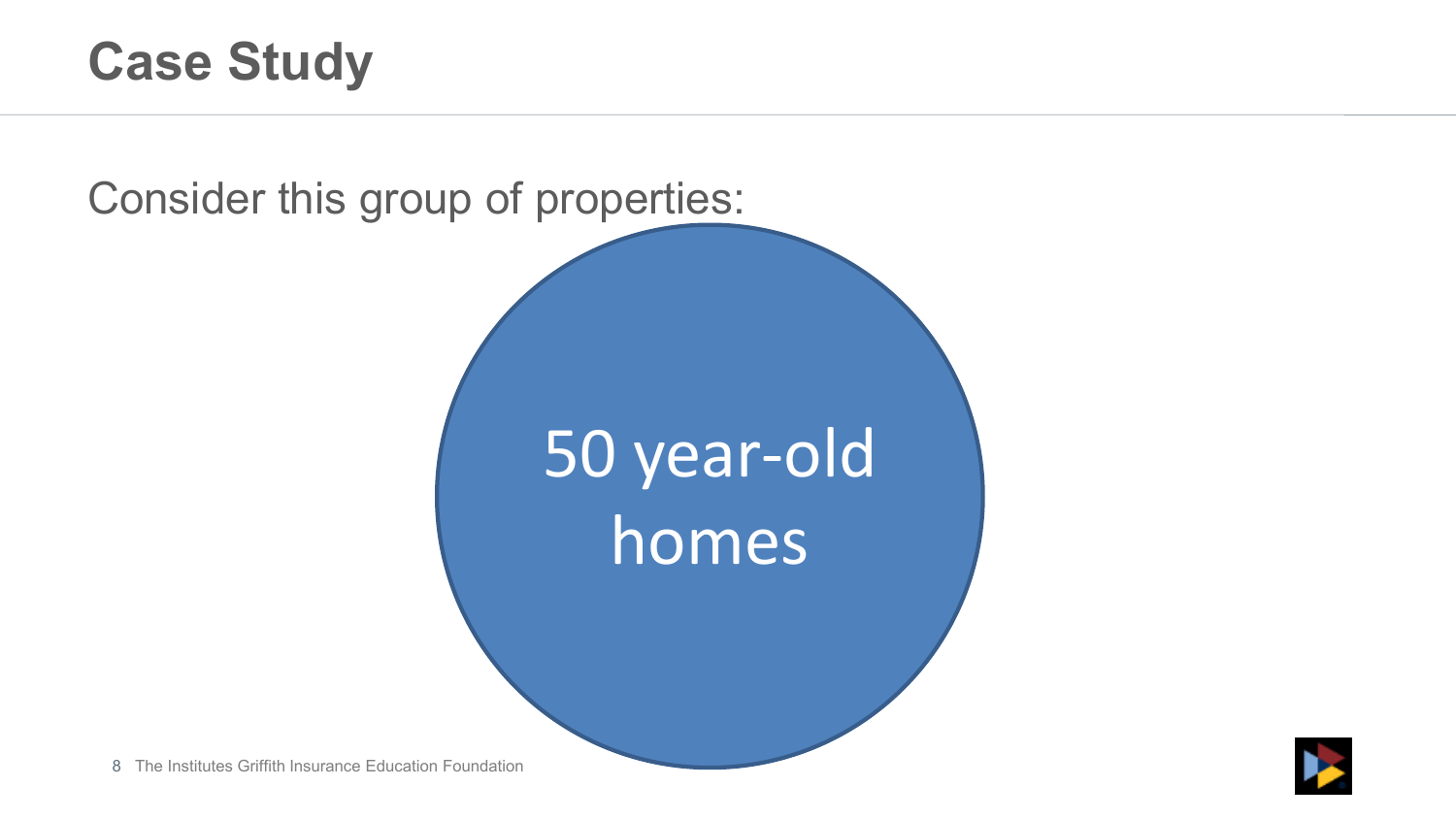#### **Case Study**



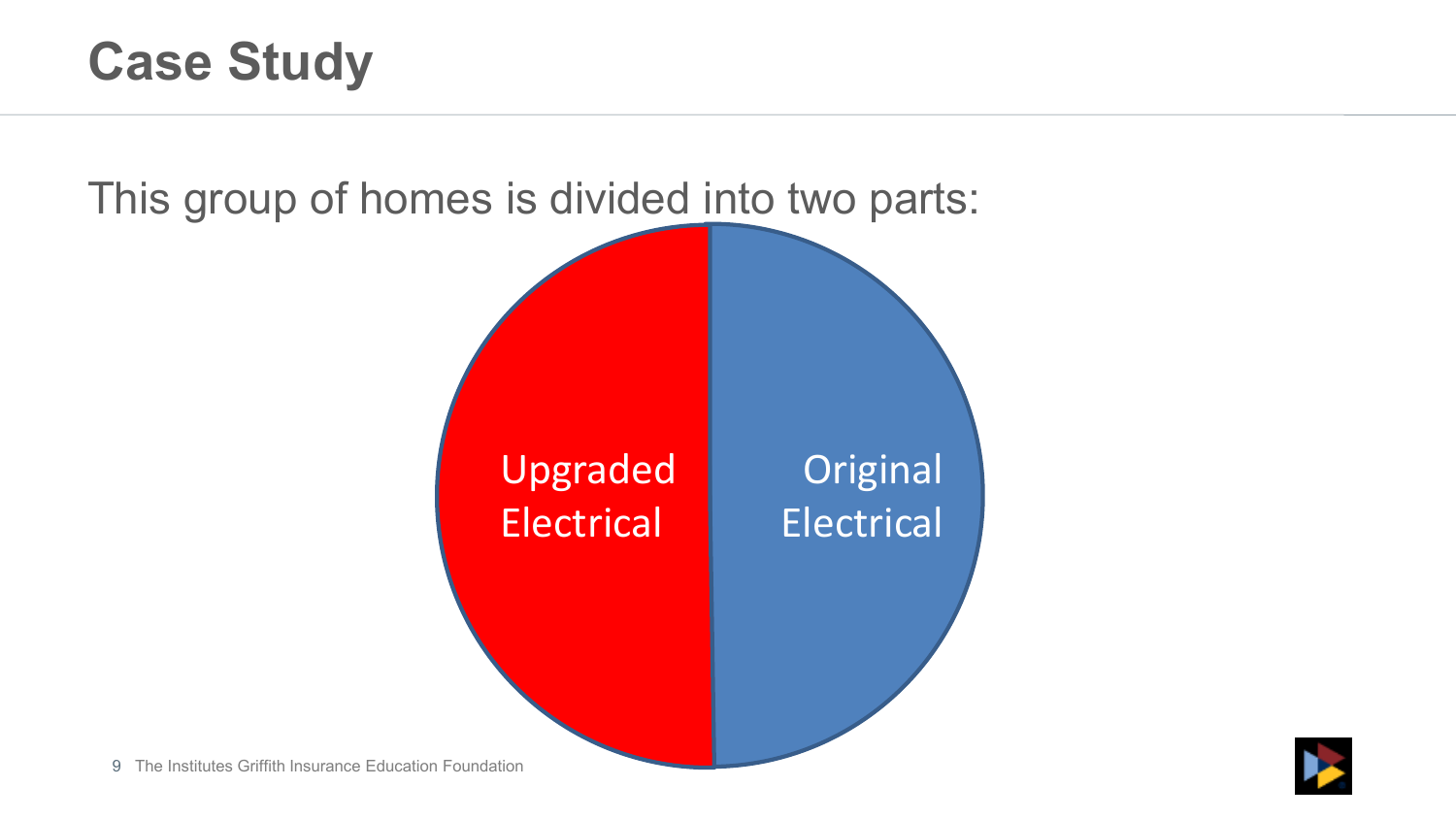#### **Case Study**

Upgraded electrical (200 amp service, breakers):

- Wiring rated for modern appliances
- Grounding where appropriate
- Expected loss \$1,000
- Original electrical (100 amp service, fuses):
- Wiring may not be sufficient for current needs
- Owner likely to bypass fuses
- Grounding protected defeated
- Increased fire risk
- Expected loss \$2,000

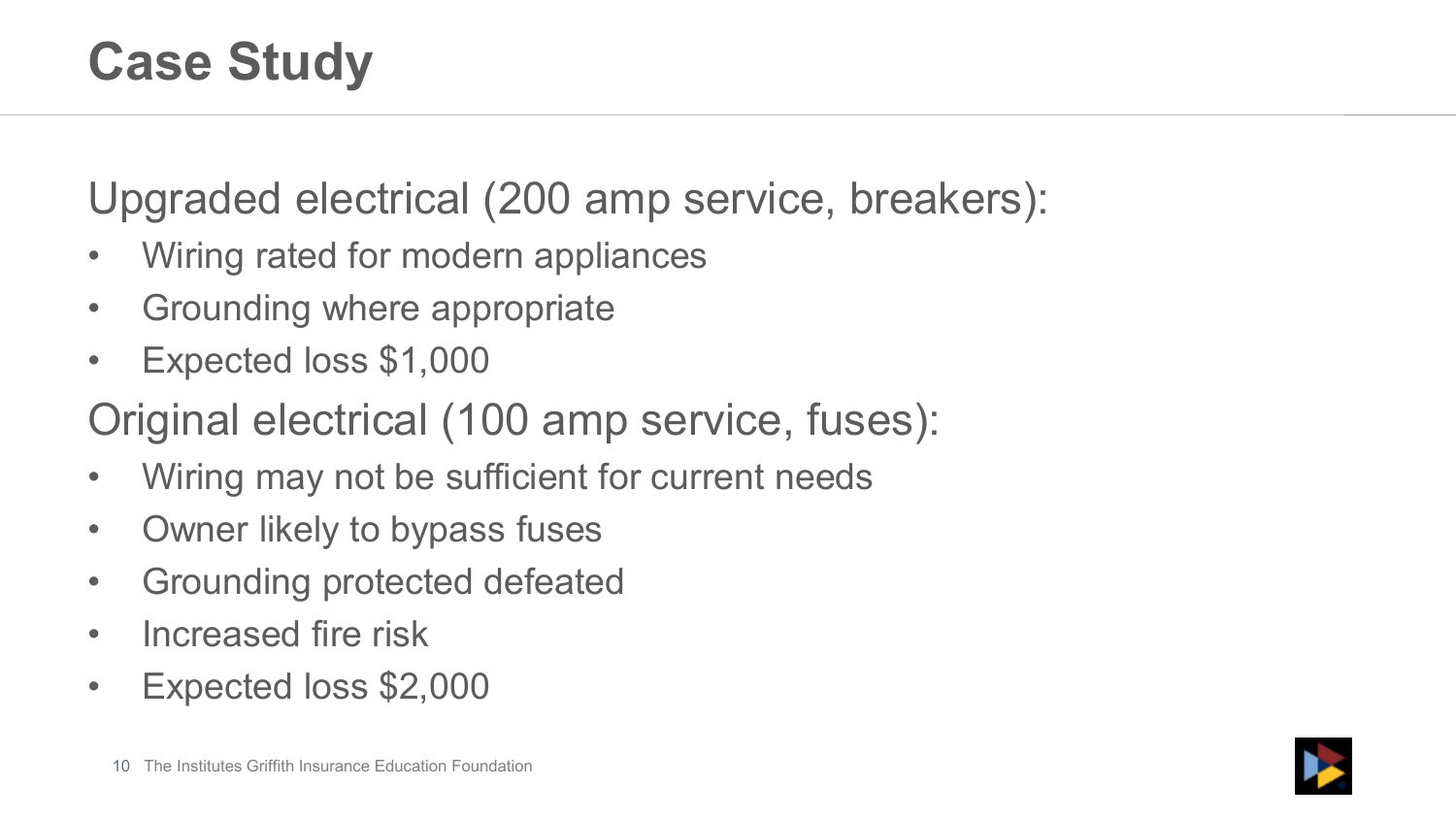#### **Adverse Selection**

- Insurer can charge average premium: \$1,500 (plus loading)
	- Fewer low-risk (upgraded) consumers will purchase insurance
	- Most high-risk (original) consumers will purchase insurance
	- Expected loss for insurer > \$1,500 per customer
	- Original customers have little incentive to upgrade
	- Insurer loses money, possible financial distress
- Insurer can charge high-risk premium: \$2,000 (plus loading)
	- No low-risk consumers will purchase
	- Original customers have little incentive to upgrade
	- Social equity is not achieved

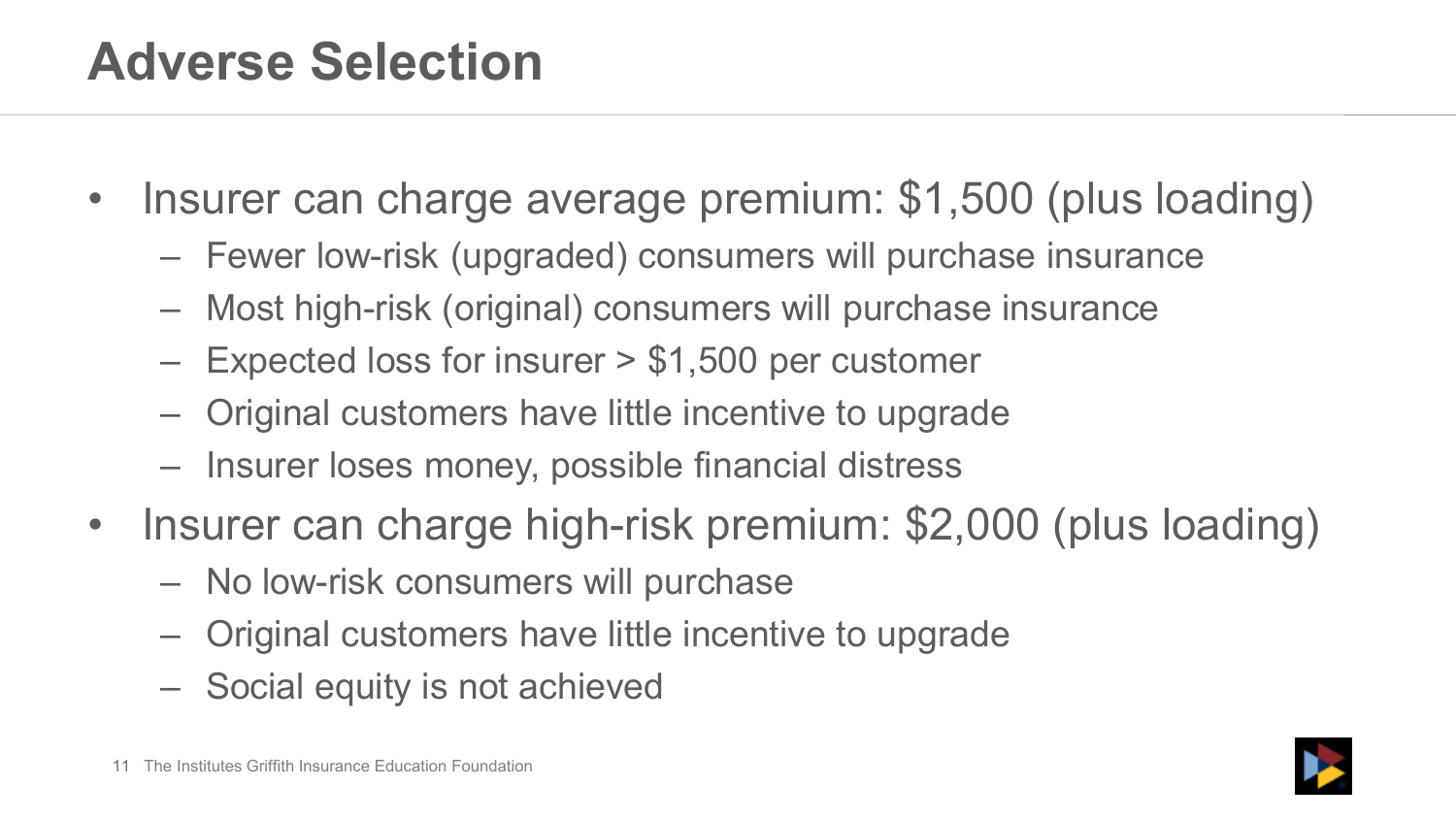#### **Segmentation**

- Insurer can inspect
	- Inspection costs \$100, passed on to consumers
	- Low-risk customers pay \$1,100 (plus loading)
	- High-risk customers pay \$2,100 (plus loading)
	- High-risk customers may have incentive to upgrade (or find another carrier)
	- Inspection imposes dead-weight loss
- Insurer can impose/increase deductible
	- Insured has more skin in the game
	- High-risk customers may have incentive to upgrade
	- Social equity is not achieved (no one has the amount of coverage they desire)



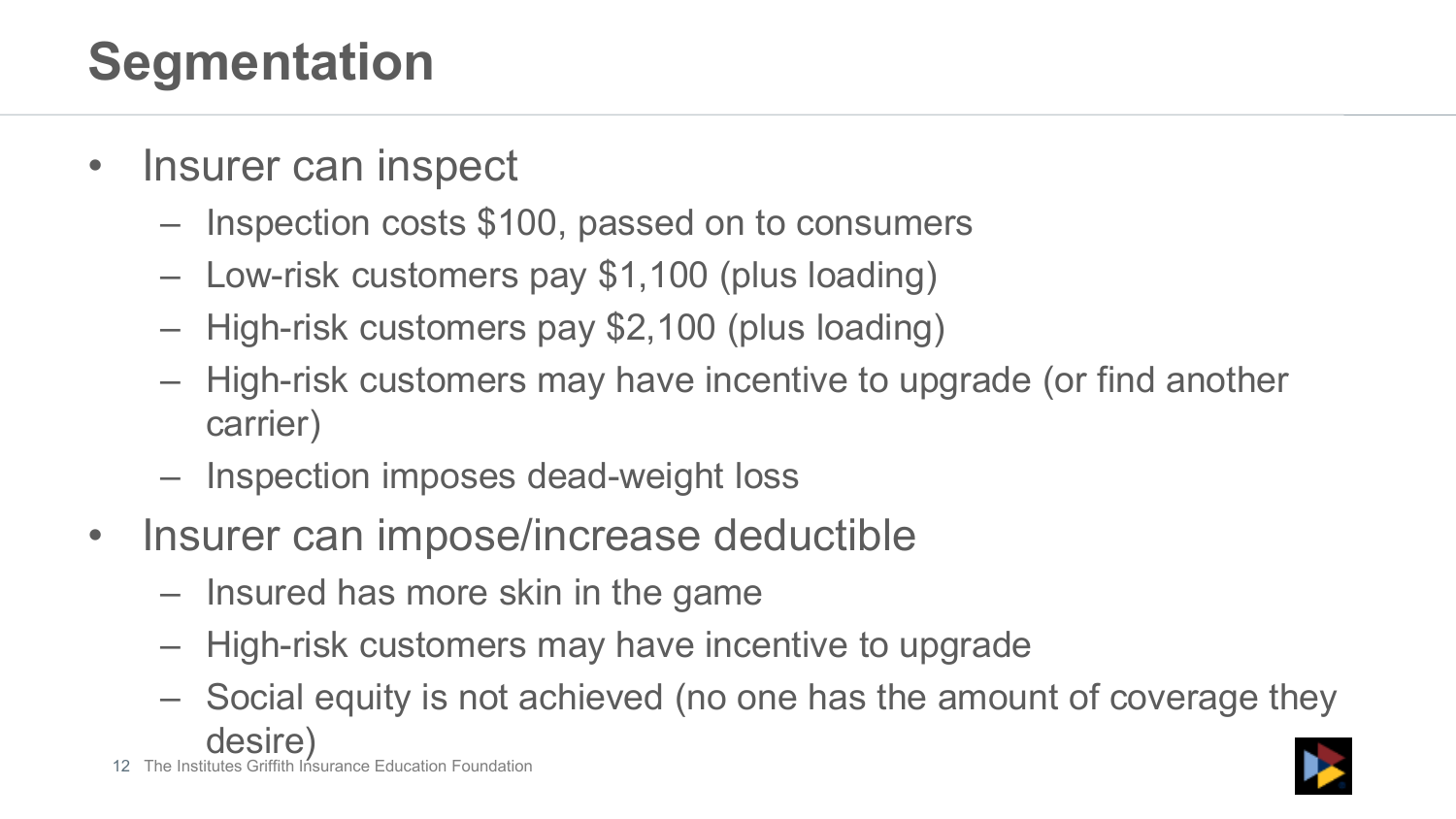#### **Exclusion**

- Insurer can exclude electrical fires
	- Insured may not be aware of exclusions
	- Endorsement can reinstate coverage at a higher cost
	- Informed insured can achieve optimal coverage
	- Insurer remains solvent
	- Social equity is achieved for informed insureds
- Coverage gaps result from:
	- information asymmetry
	- lack of awareness

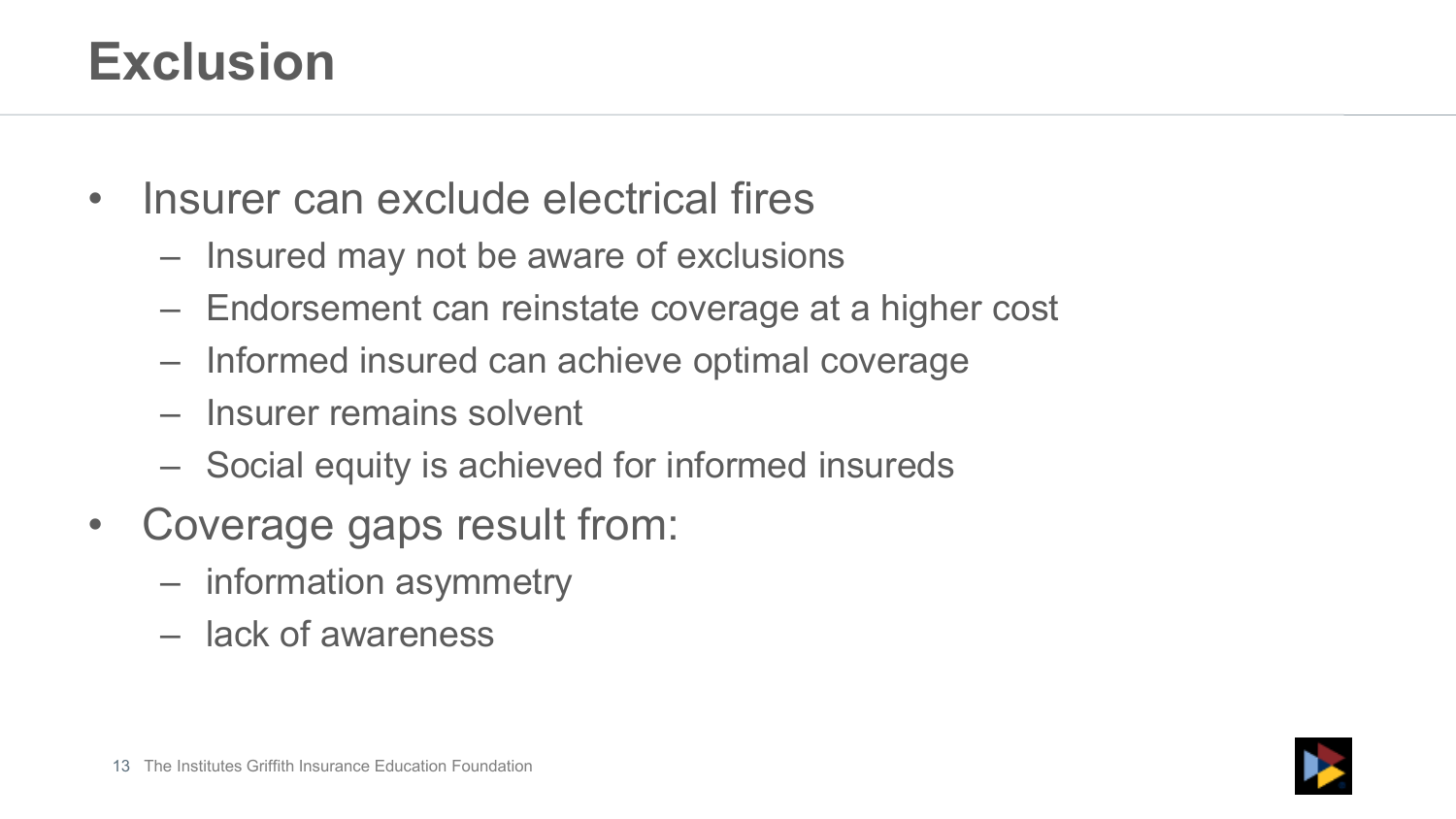# **Cyber Threats (Coverage Gap)**

#### 1. Identity theft is a growing problem



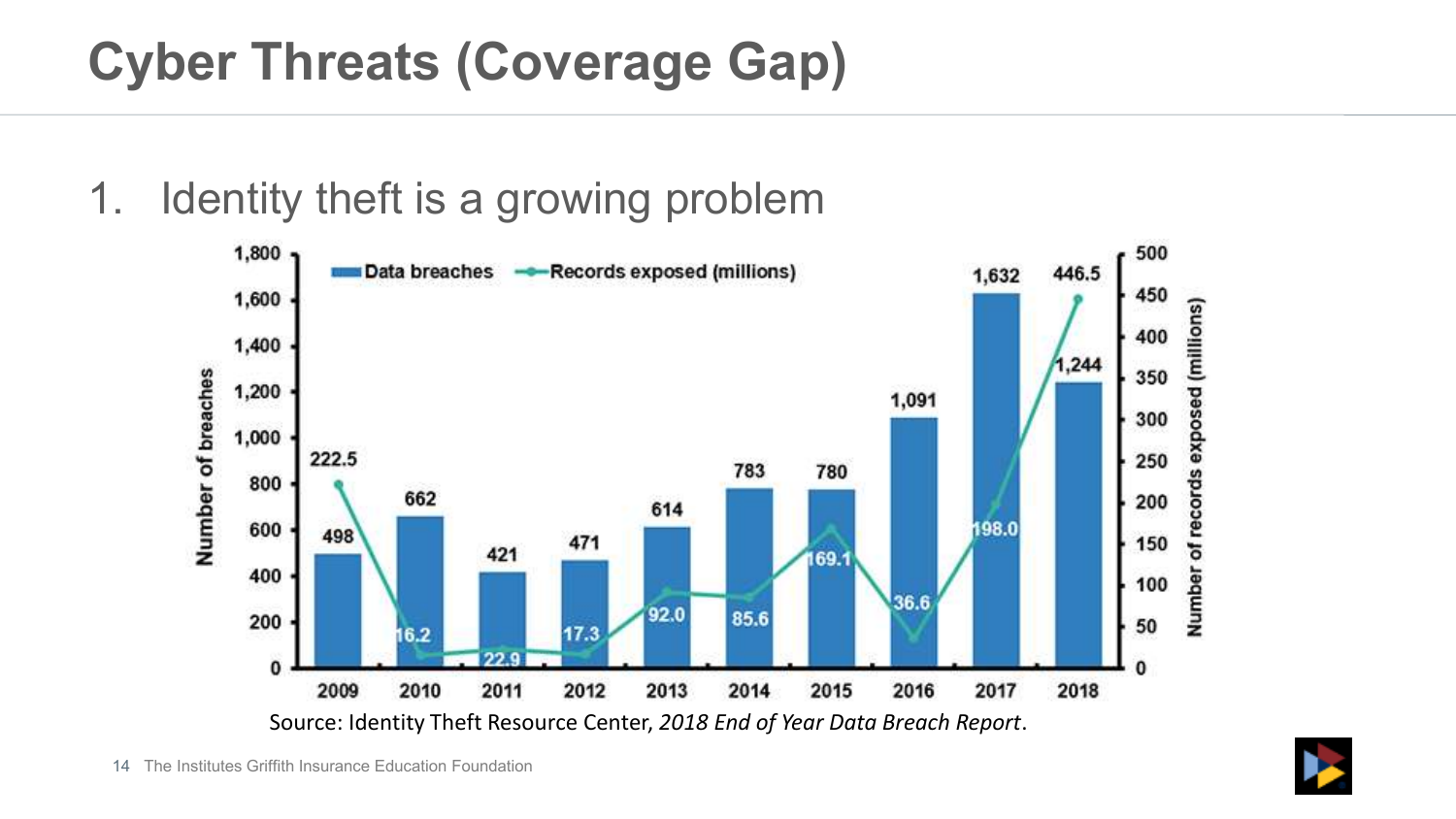# **Cyber Threats**

- Emerging Cyberthreats:
	- Vehicles linked to phones and internet
	- Autonomous vehicles communicate with each other
	- Wireless vehicle diagnostic systems can be infiltrated
	- "Smart" home devices subject to hacking
	- Touchless payment methods (RFID wallets)
	- Home security systems

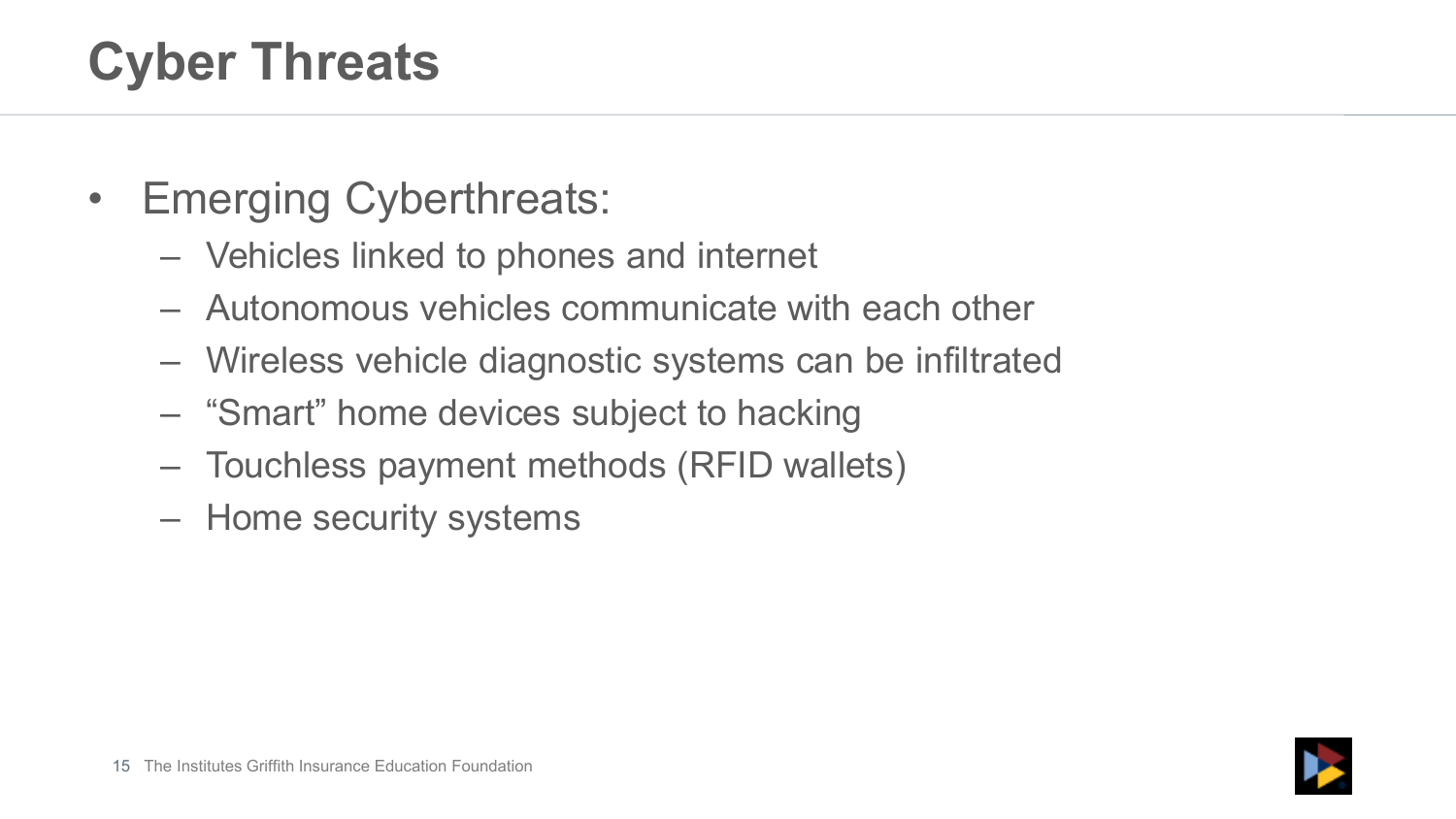- 1. Homeowner policies pay small amounts for theft or unauthorized use of credit cards
- 2. Coverage for break-in theft in homeowner policies (subject to deductible)

Theft, including attempted theft and loss of property **from a known place** when it is likely that the property has been stolen.

- 3. Identity theft coverage is available at an additional charge.
	- a. Counseling
	- b. \$30,000 for lost wages and attorney fees
	- c. No recovery of lost money

16 The Institutes Griffith Insurance Education Foundation

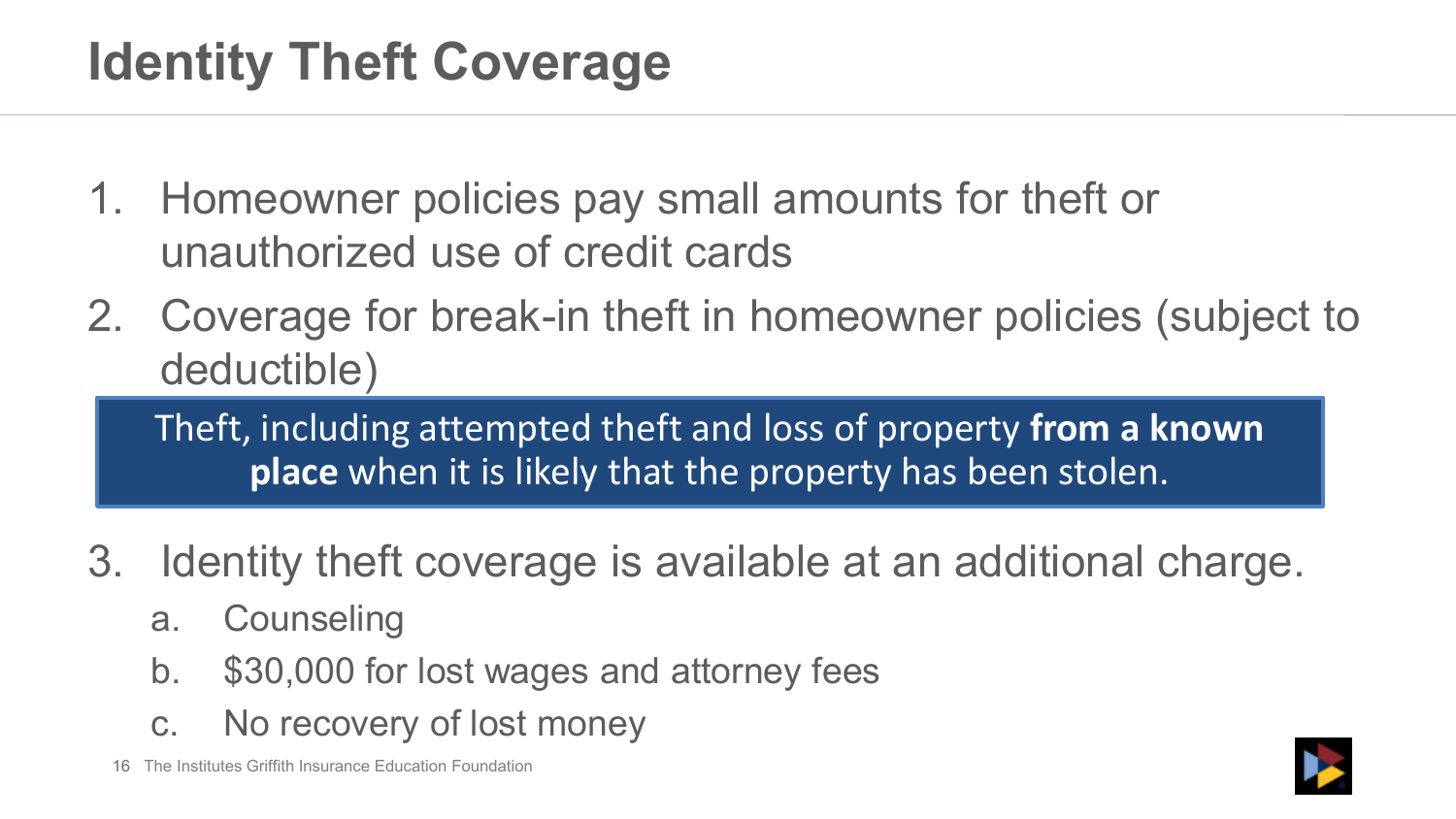# **Other Cyber Threats**

- 1. Under most home policies, there is no coverage for losses from connected device infiltration
	- a. Refrigerator (shutdown resulting in spoilage)
	- b. Laundry (flooding)
	- c. HVAC
	- d. Telephones
- 2. These items remain low probability losses, but could be high severity
- 3. In most cases, insurance policies will provide no coverage
- 4. Extensive terms of use exempt providers from liability

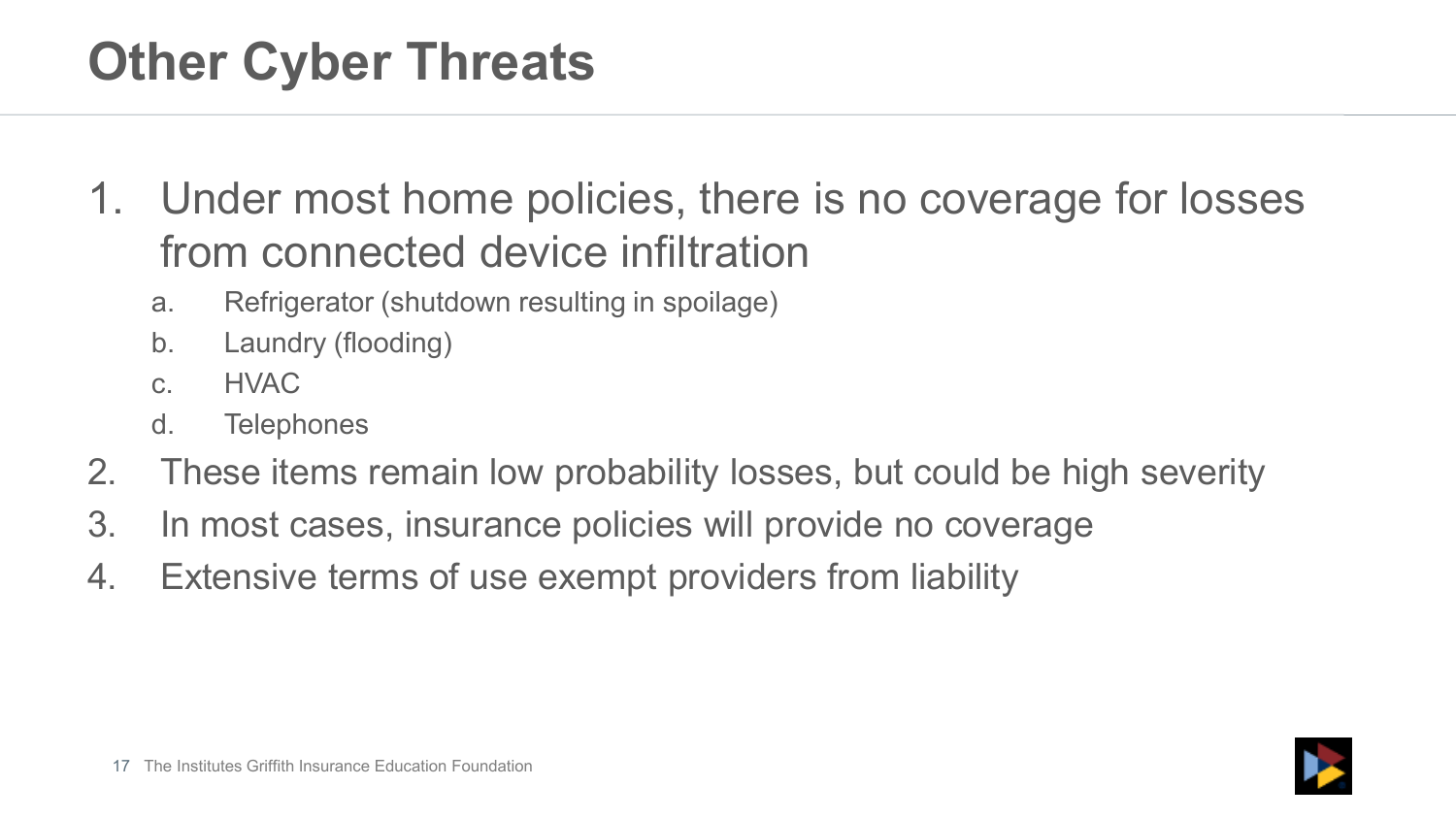#### **Home-based Business**

- 1. What is covered:
	- a. Personal property on residence used at any time or in any manner for any for any business purpose (limit: \$2,500)
	- b. Personal property used off residence for any business purpose (limit: \$250)
- 2. What is not covered:
	- a. Other structures used in whole or part for business
	- b. Other structures rented for anything but a private garage
	- c. Business data
	- d. Vegetation grown for business purposes
	- e. Liability arising out of business operations by insured

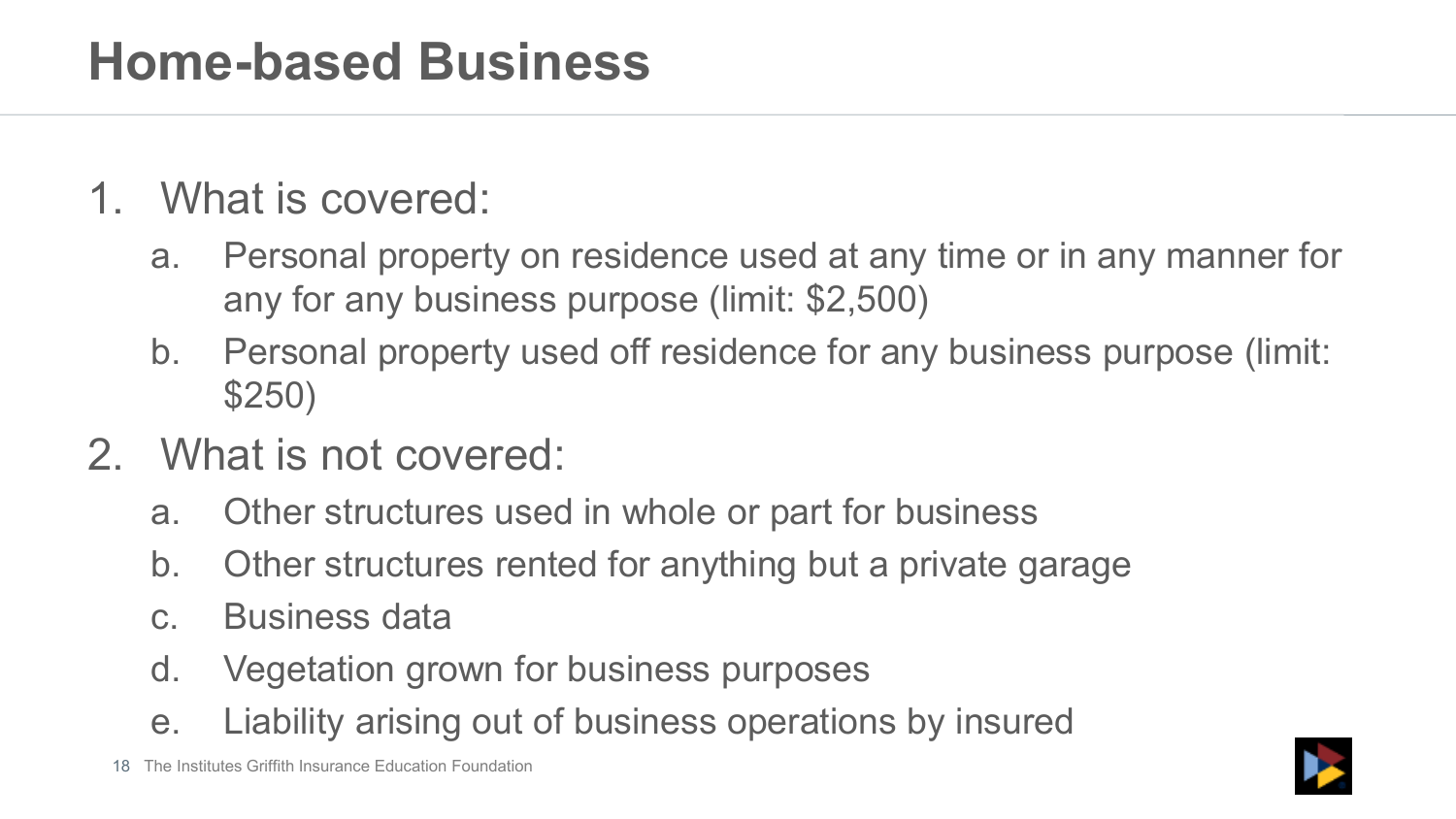#### **Addressing Home Based Business Gaps**

- 1. Business Owners Policy:
	- a. Personal liability for customers in home
	- b. Data loss coverage
	- c. Equipment excluded under homeowners policy
	- d. Endorsements to extend coverage
- 2. Risk Management:
	- a. Compliance with municipal codes
	- b. Duplication strategies to limit risk of loss
	- c. Contingency plans to handle claim period

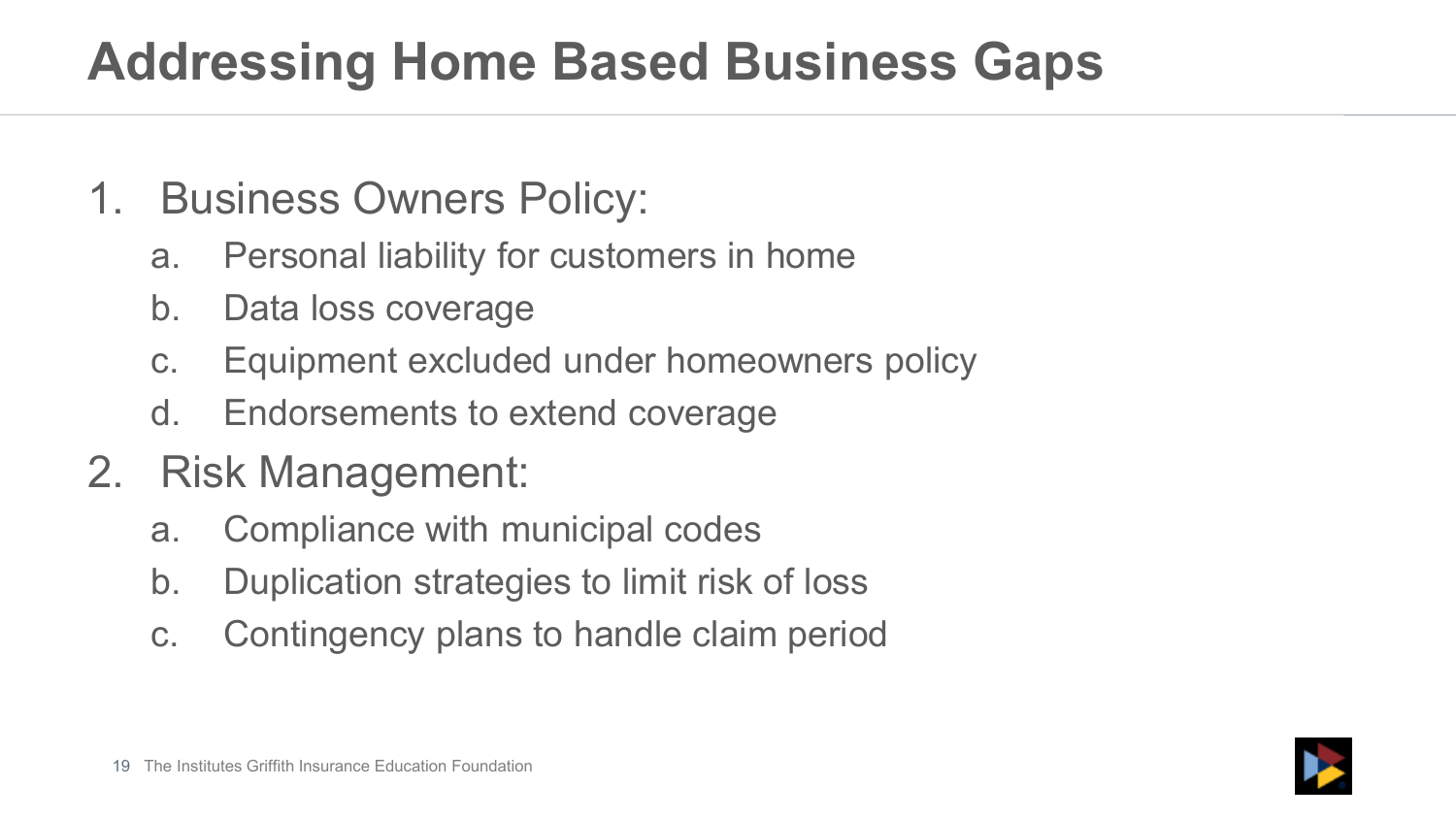#### **Homeshare Host**

- 1. "Host Guarantee" Coverage:
	- a. Up to \$1,000,000 for damage caused by a guest above the security deposit
	- b. Excludes cash, securities, collectibles, rare artwork, jewelry, pets, personal liability, wear and tear

The Host Guarantee is not an insurance policy. To the extent you desire protection beyond the Host Guarantee, [service] strongly encourages you to purchase insurance that will cover you and your property for losses caused by guests in the event your loss is not within the terms of the Host Guarantee.

- 2. May be a significant delay in payment
- 3. Work with guest to adjudicate claim

The Institutes Griffith Insurance Education Foundation

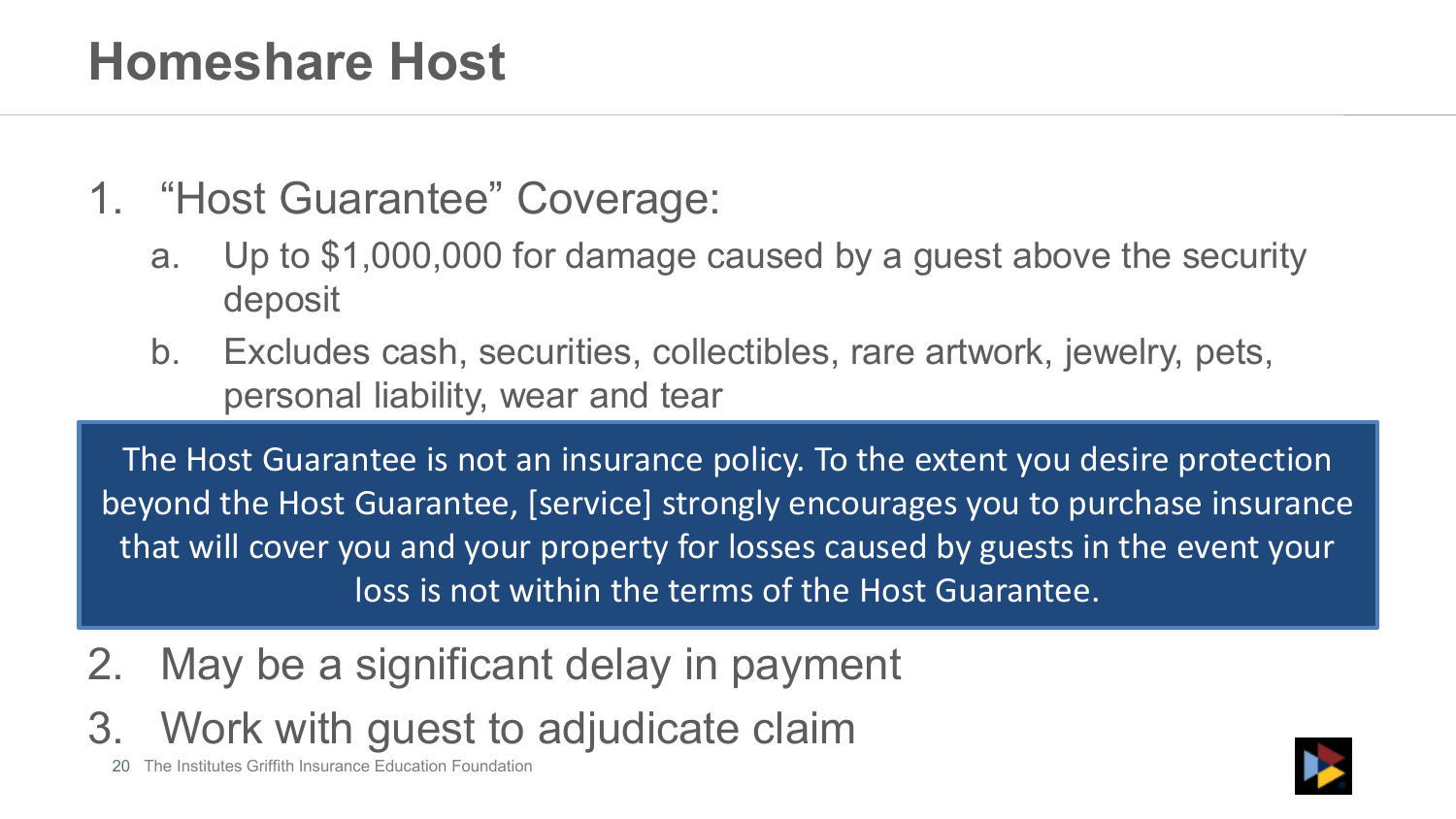#### **Homeshare Host Protection**

- 1. \$1,000,000 limit for:
	- a. Legal liability due to host negligence
	- b. Claims settled through network, not underlying insurer
- 2. Excludes:
	- a. Host property damage
	- b. Communicable disease
	- c. Electronic data
	- d. Liquor liability
	- e. Punitive damages

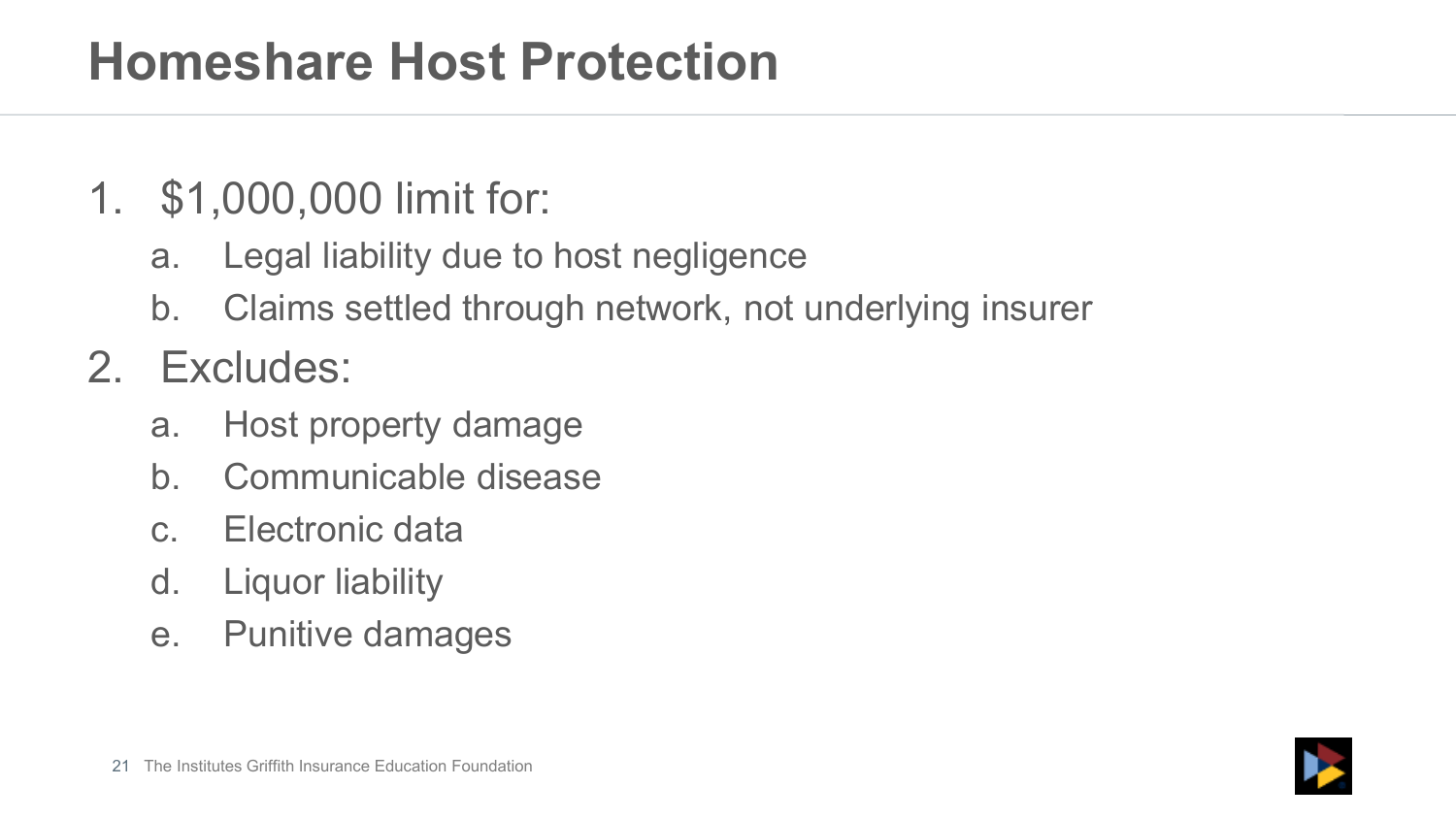#### **Natural Disaster**

- 1. Insurance availability following natural disasters creates a coverage gap
- 2. Insurance policies give broad rights to cancel within 60 days of inception
- 3. Insurers can non-renew policies with 45 days notice and specific cause
- 4. Some states provide a residual market for homeowners insurance (such as FAIR in California)
- 5. FAIR plans typically only provide property damage coverage

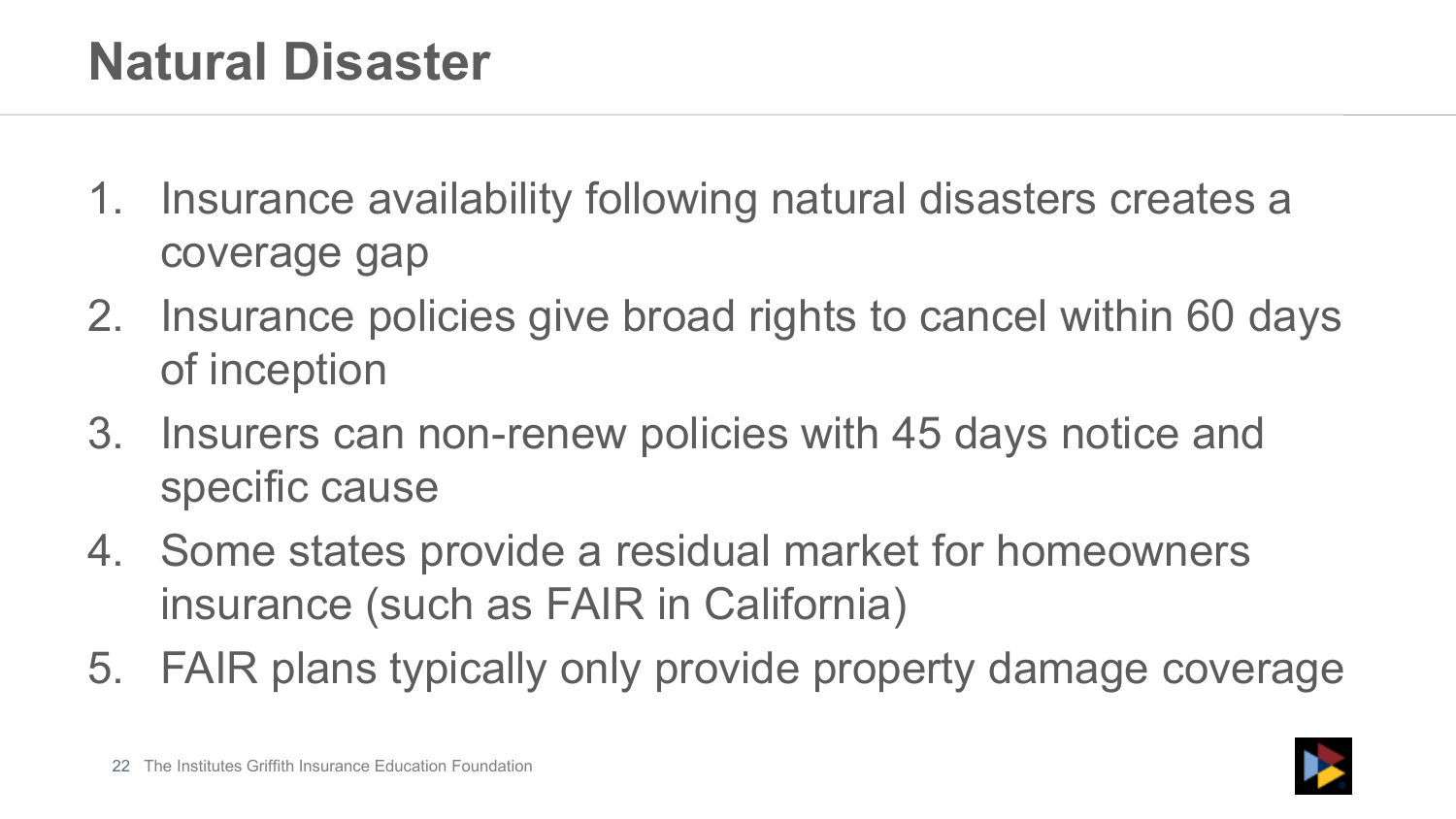#### **Residual Markets**

- 1. To promote social equity, regulators provide residual markets
	- a. Insurers operating in a state must agree to accept "last resort" insurance to a portion of the market in proportion to their share of voluntary business (assigned risk)
	- b. The state or industry can set up an insurer or group to assume involuntary risk (joint underwriting association)
	- c. The state can partner with industry or federal government to provide coverage

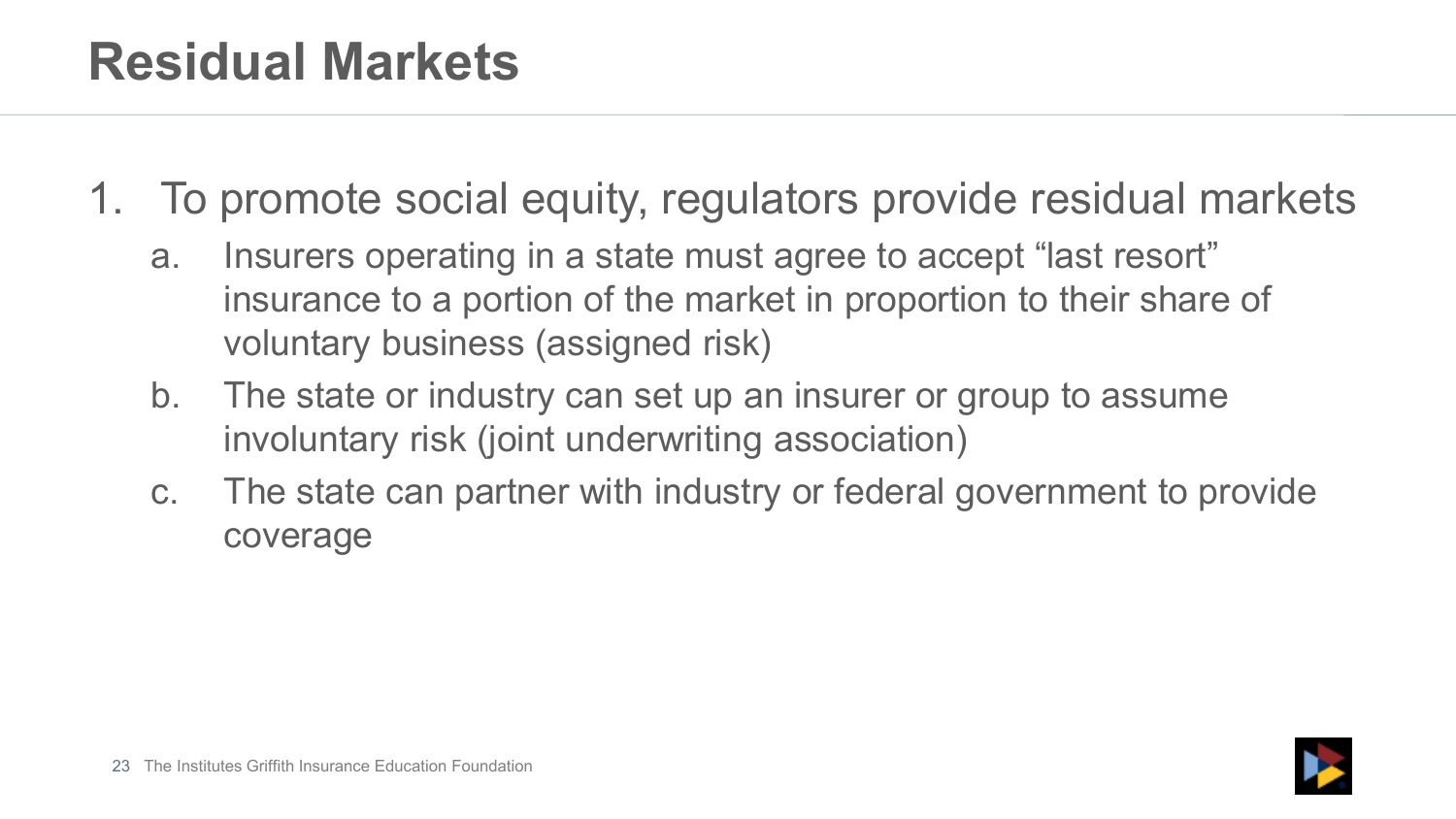#### **FAIR Plans**

#### 1. Fair Access to Insurance Requirements

- a. Homes in high risk areas (windstorm/wildfire risk zone)
- b. High risk homes (older mobile homes)
- 2. In California:
	- a. All admitted insurers must be members of the FAIR plan
	- b. Profits and losses are shared by members in proportion to property market share
- 3. Require or highly recommend regular shopping
	- a. Licensed agents in California can provide a FAIR quote alongside other plans
	- b. Rates must be actuarially sound
	- c. Often provide property only coverage; insured must purchase liability on the open market

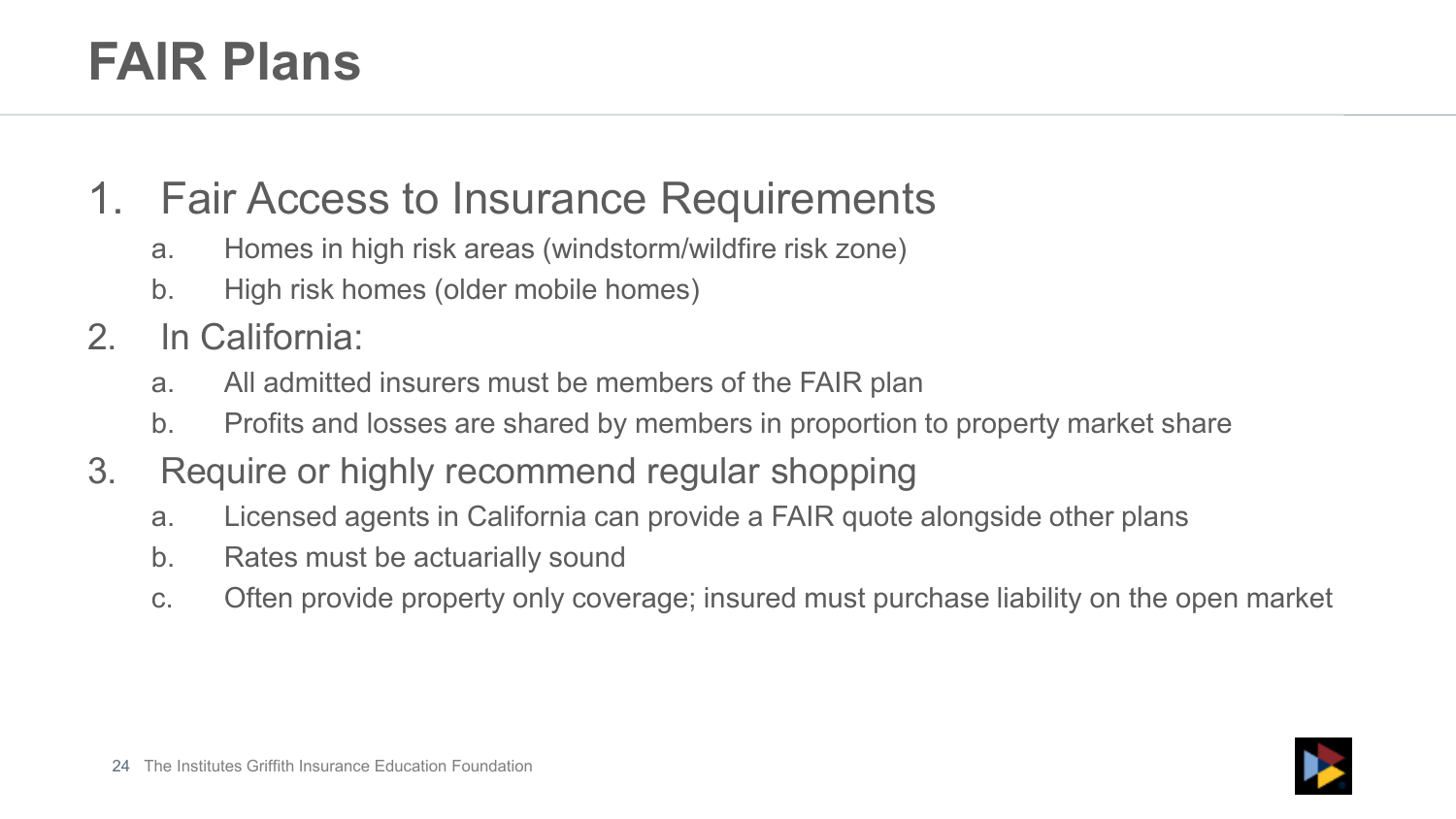| <b>State</b>          | <b>Residential</b><br><b>Policies</b> | <b>Total Exposure</b> | <b>Premiums</b><br><b>Written</b> |
|-----------------------|---------------------------------------|-----------------------|-----------------------------------|
| Florida               | 452,526                               | \$109 billion         | \$868 million                     |
| <b>Massachusetts</b>  | 230,828                               | 88 billion            | 307 million                       |
| California            | 119,570                               | 50 billion            | 82 million                        |
| <b>North Carolina</b> | 177,002                               | 20 billion            | 94 million                        |
| <b>Texas</b>          | 104,165                               | 15 billion            | 96 million                        |
| All others            | 254,913                               | 42 billion            | 246 million                       |
| <b>Total</b>          | 1,339,004                             | \$325 billion         | \$1.7 billion                     |

#### Source: Property Insurance Plans Service Office

25 The Institutes Griffith Insurance Education Foundation

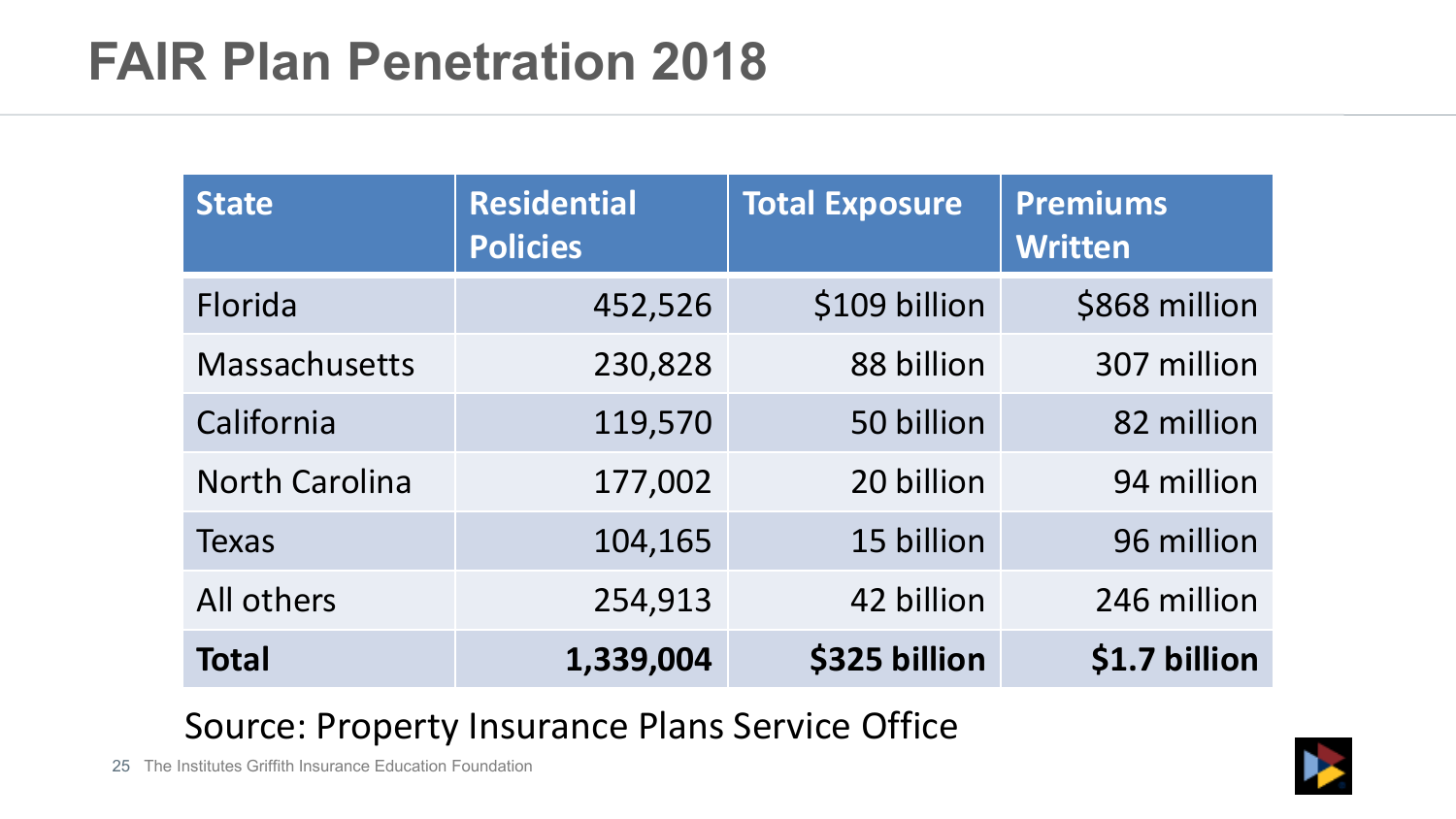#### **Beach and Windstorm Plan Penetration 2018**

| <b>State</b>          | <b>Residential</b><br><b>Policies</b> | <b>Total Exposure</b> | <b>Premiums</b><br><b>Written</b> |
|-----------------------|---------------------------------------|-----------------------|-----------------------------------|
| <b>Texas</b>          | 202,710                               | \$58 billion          | \$396 million                     |
| <b>North Carolina</b> | 199,392                               | 75 billion            | 330 million                       |
| South Carolina        | 21,055                                | 7 billion             | 41 million                        |
| Alabama               | 20,910                                | 6 billion             | 26 million                        |
| Mississippi           | 20,660                                | 3 billion             | 35 million                        |
| <b>Total</b>          | 464,727                               | \$149 billion         | \$829 million                     |

#### Source: Property Insurance Plans Service Office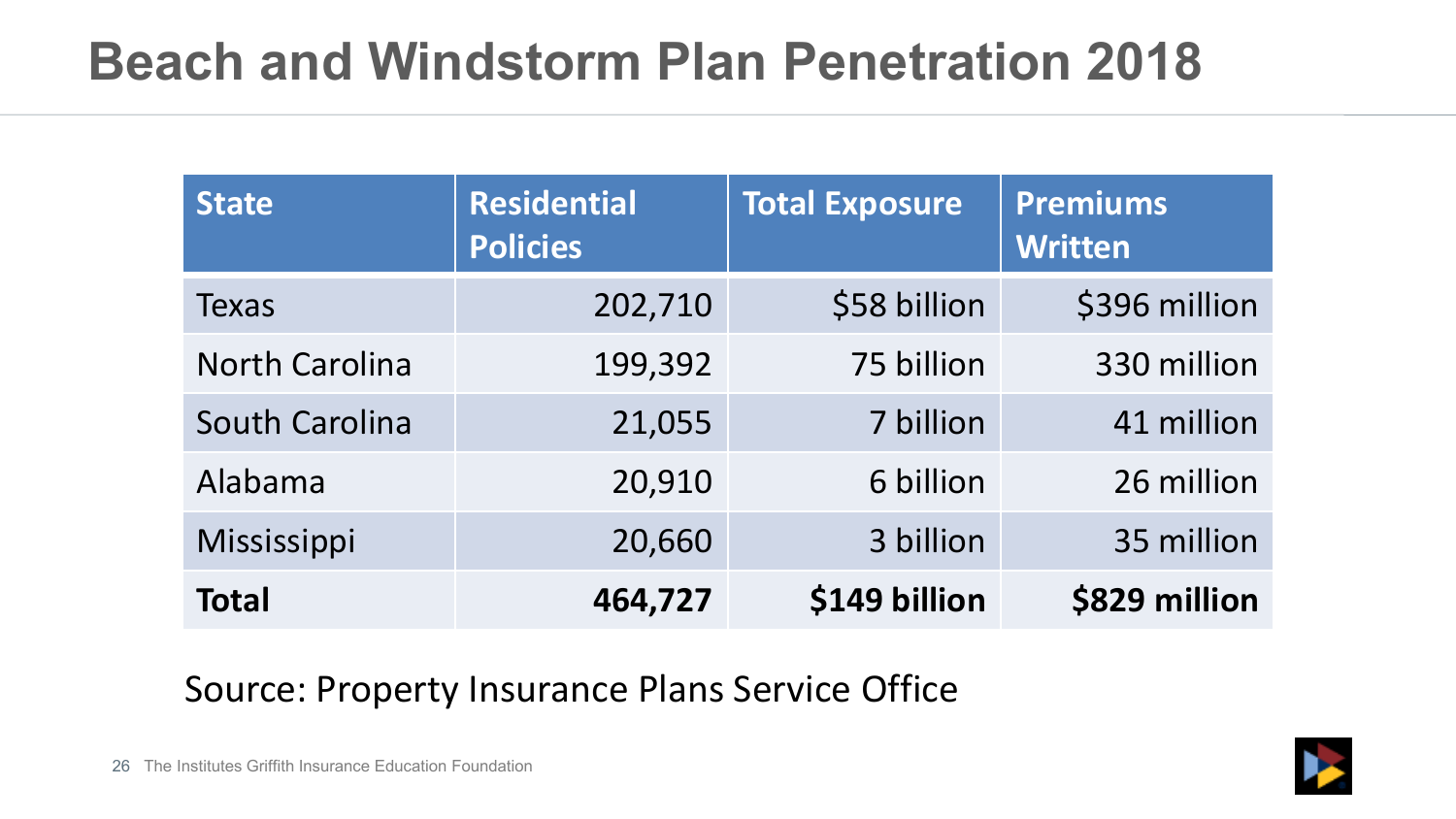#### **Conclusion**

- 1. Insurance must make economic sense
- 2. Exclusions and deductibles increase access to insurance
- 3. Increased access requires increased awareness of gaps
- 4. Gaps exist particularly in these areas:
	- a. Cyber and identity theft
	- b. Home-based business and homeshare host
	- c. High risk catastrophe area
- 5. Most of these gaps can be covered through endorsements or in the residual market